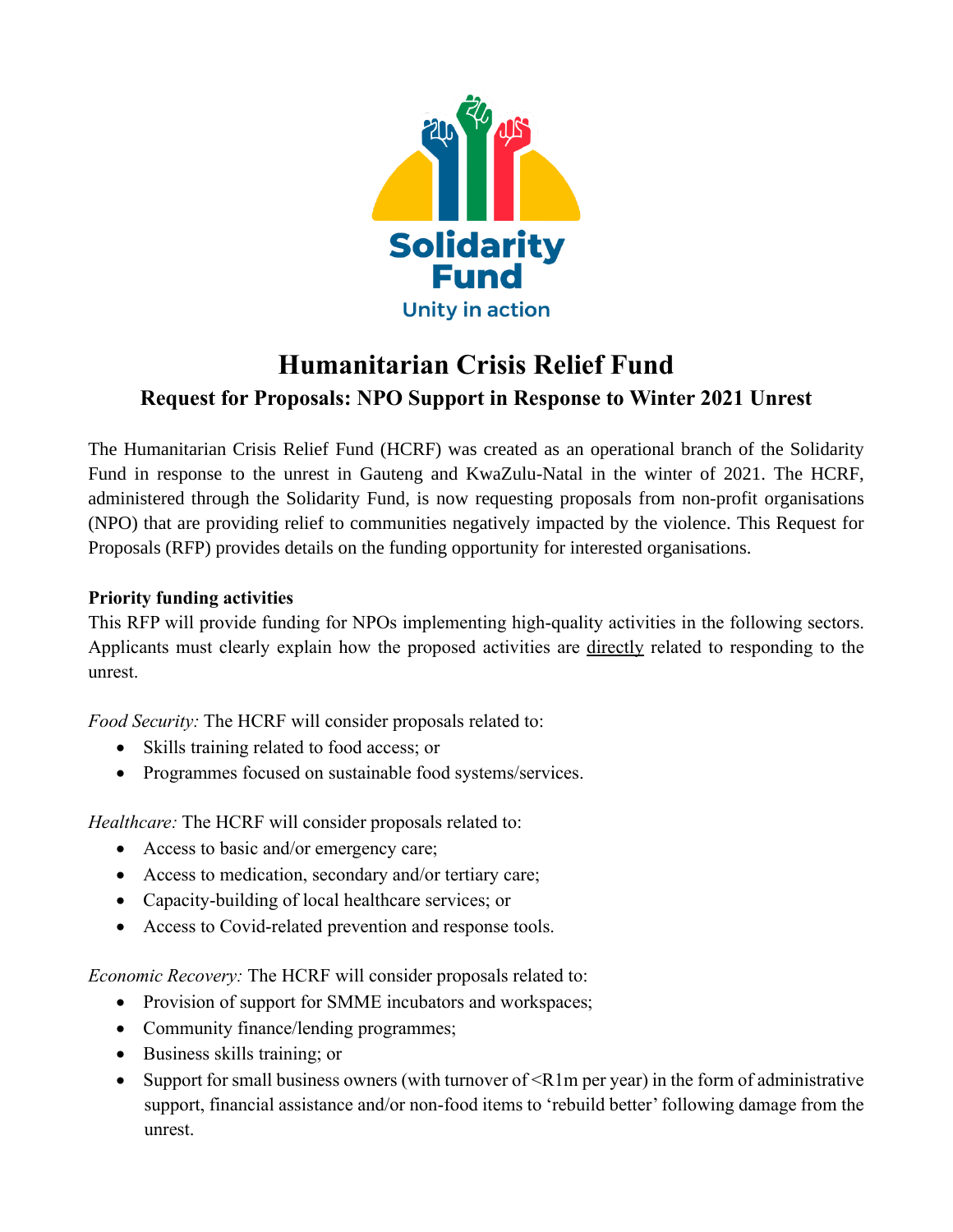*Peace Building:* The HCRF will consider proposals related to:

- Conflict resolution, mediation or peace-building activities;
- Social cohesion activities related to gender, race, and/or ethnicity; or
- Individual and/or group trauma support services (including emergency GBV and child protection services).

*Direct NPO support:* The HCRF will consider proposal related to:

- Repairs and/or replacement of NPO infrastructure/equipment directly related to damage from the Winter 2021 unrest.
- For those NPOs applying under this programme, proof of damage in the form of pictures, a police report, media coverage or similar must be provided.
- A detailed explanation of why damage is not being covered by insurance must be provided (if the NPO is not insured, a detailed explanation of the steps being taken to become insured must be provided).
- A detailed explanation of what damage-related costs are being covered by SASRIA must also be provided, as well an explanation as to why SASRIA is not covering any costs if applicable.

#### **Geographic focus areas**

Although it is understood that violence/damage related to the Winter unrest was widespread, for this RFP the HCRF will only consider applications from NPOs conducting ongoing projects in the impacted areas of the following municipalities in KwaZulu-Natal and districts in Gauteng.

- *KwaZulu-Natal Municipalities:* uMsunduzi, Mkhambathini, Umshwathi, Impendle, Richmond, Mphofana, Dr. Nkosazane Dlamini-Zuma, uBuhlebezwe, uMzimkhulu, Newcastle, Danhauser, KwaDukuza, Durban Metro, Mandeni, Mhlabuyalingana, Camperdown, MooiRivier, Mtubatuba, eDumbe, Nongoma, Umuziwabantu, Umzumbe, Ray Nkonyeni, Glencore, Mdumeni, Maphumulo, Mquthu, Umdoni, Umfolozi, Mthonjaneni, Mhlathuze, Nklanda, Ndwedwe, Umlalalazi, Msinga, EThekwini South, and Mvoti.
- *Gauteng Districts:* City of Ekurhuleni, City of Johannesburg, City of Tshwane, Sedibeng and West Rand
	- o Please note that all locations covered by proposals for Gauteng will be verified against the locations pinpointed on this map: [https://www.google.com/maps/d/u/0/edit?mid=1dI41ZtJFvtMGWfRDqe6QTlZufiTKLc](https://www.google.com/maps/d/u/0/edit?mid=1dI41ZtJFvtMGWfRDqe6QTlZufiTKLcu6&usp=sharing) [u6&usp=sharing](https://www.google.com/maps/d/u/0/edit?mid=1dI41ZtJFvtMGWfRDqe6QTlZufiTKLcu6&usp=sharing)

#### **Funding levels and details**

- The HCRF will consider funding proposals at a minimum of R500 000 and a maximum of R10 million from eligible NPOs.
- All approved funding amounts will be for a maximum of a six-month implementation period, and applicants must provide a detailed budget and workplan to demonstrate how all requested funding will be spent within this time period.
- The HCRF will determine the grant amount to be awarded to successful applicants based on a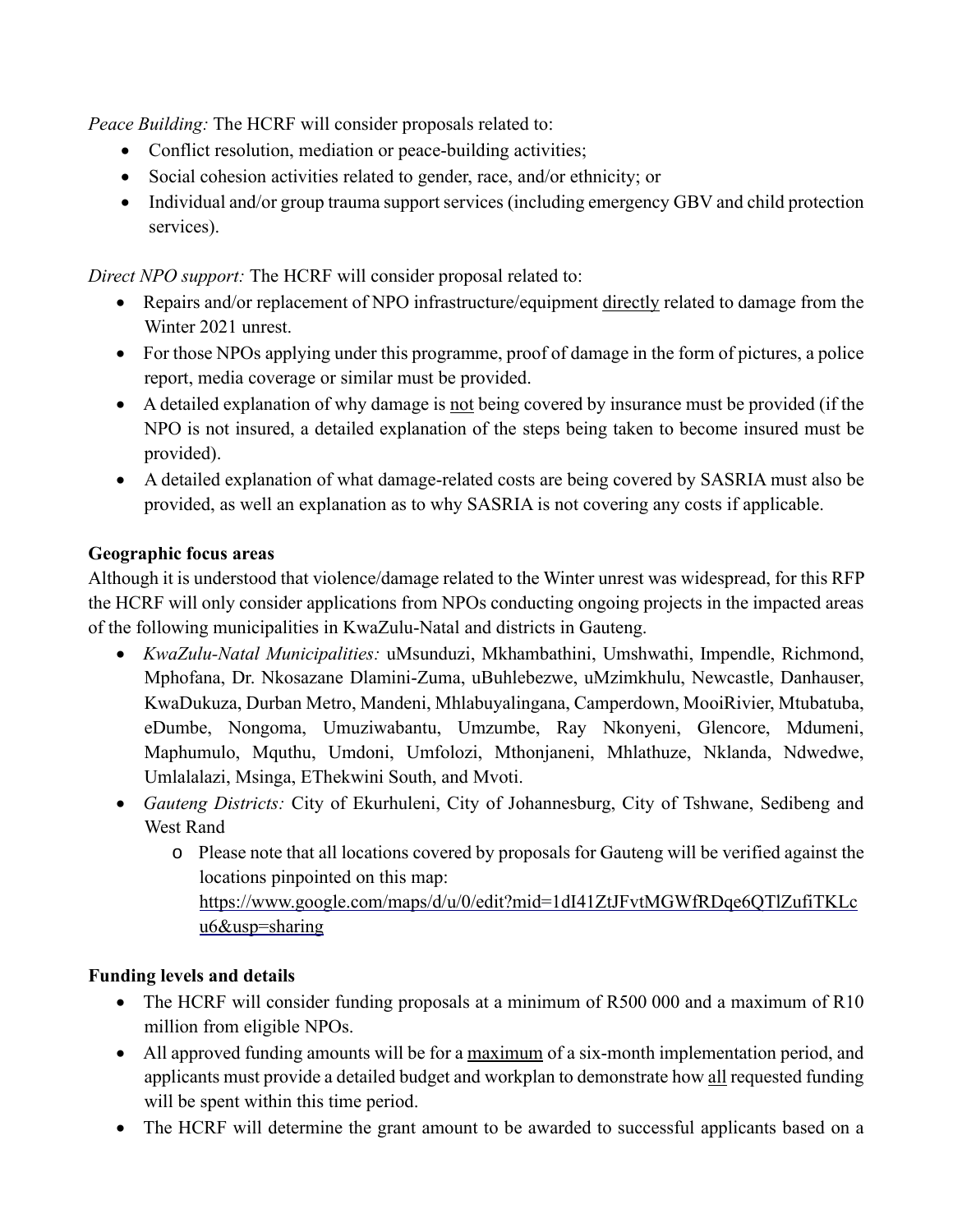variety of factors, including the quality of the application, track record and financial history.

- In some cases, approved funding will be paid in one tranche, while in others multiple tranche payments may be made. These details will be outlined in a grant agreement entered into between the HCRF and successful applicants.
- Reporting requirements, including both quantitative and qualitative data, will be agreed on before disbursement of any approved grants, and these details will also be included in the grant agreement.
- *Debt:* The HCRF will not fund any costs related to debt unless (a) it was directly incurred as a result of the Winter 2021 unrest; or (b) it is directly preventing essential projects or activities from taking place.
- *Salaries:* The HCRF will fund salaries of staff members either fully or partially dedicated to the proposed project. Where applicable, applying NPOs must also explain how they plan to cover salaries once the use of HCRF funding is completed.
- *Administrative costs:* To support the development of NPOs working in impacted areas, the HCRF will provide up to 10% of approved funding towards basic administrative costs, which must be clearly articulated in the detailed budget.

### **Eligibility Criteria**

The HCRF is inviting all eligible NPOs to apply for funding. Eligible NPOs will include:

- Registered non-profit organisations (i.e. a trust, non-profit company or voluntary association) with at least three years' operating track record; and
- NPOs with a clearly demonstrated track record operating in the geographic area (as per the list above) where funding is being requested.

In addition to a completed application form, the following supporting documentation must be submitted:

- Copy of founding document (e.g. trust deed for a trust, MOI for a non-profit company or a constitution for a voluntary association)
- Formally approved and signed audited Annual Financial Statements (AFS) no less than 18 months old (i.e. the AFS must be from a financial year ending May 2020 or later)
- Up-to-date management accounts for the current financial year
- Bank confirmation letter within the past three months

Finally, the following documents are requested:

- A current tax clearance certification report with a valid SARS pin within the past three months
	- o If this document is not provided, an explanation for why it is not available must be given
- If available, a SARS certified PBO letter (although this is not a requirement for this RFP)

NB: If your NPO is approved for funding, the HCRF will also request ID copies of all directors/trustees of the organisation, as well as their proof of address. This is for FICA purposes and is a requirement for all approved funding. Please note that a current tax clearance certificate will also be required before any *approved funding is paid to successful applicants.*